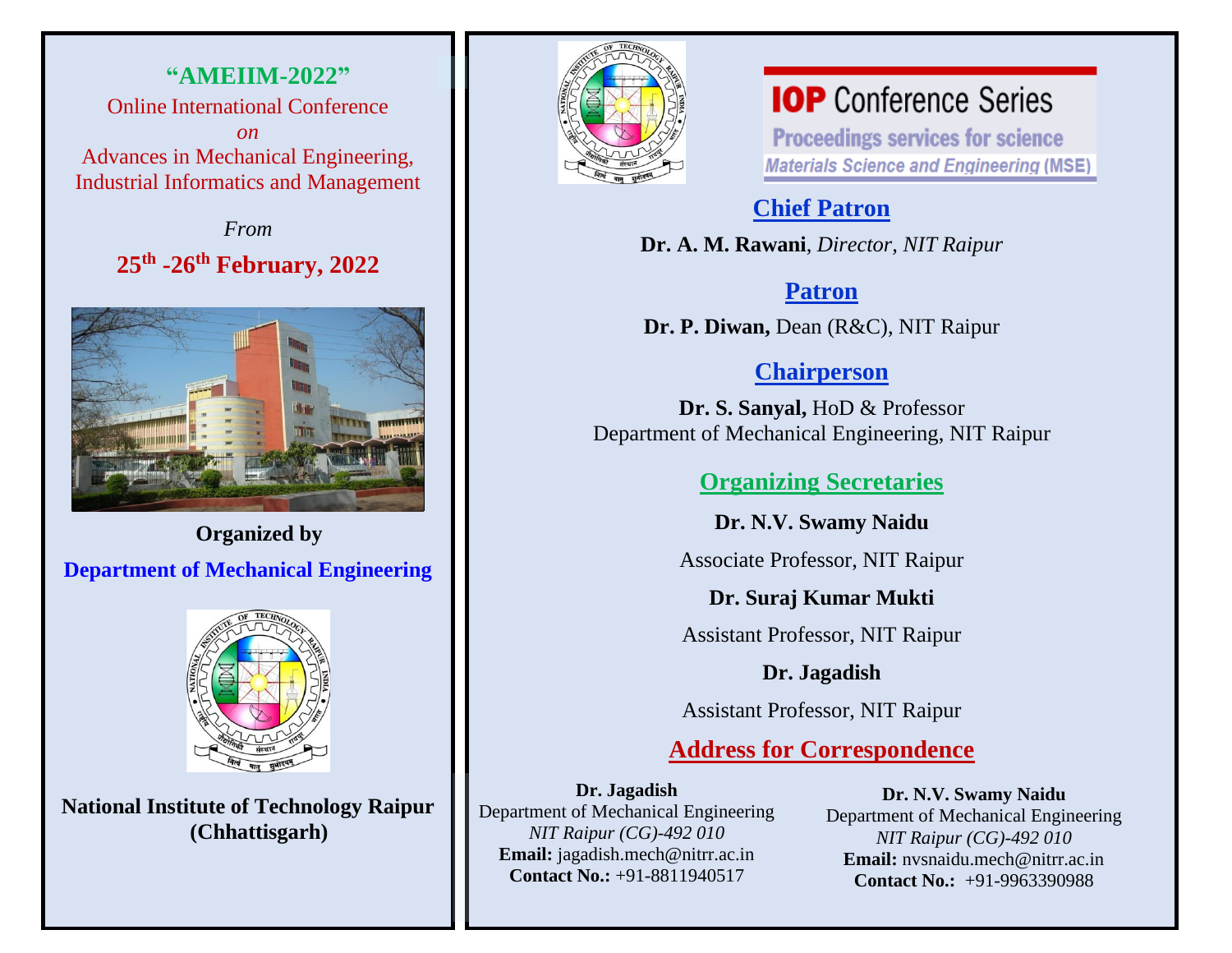#### **Keynote Speakers:**

- $\checkmark$  Dr. Kapil Gupta, Professor, University of Johannesburg, South Africa
- ✓ Mr. R.N.Chouhan, Scientist, Jawaharlal Nehru Aluminium Research Development and Design Centre Nagpur

#### **Important Dates:**

| Last Date of Full Paper Submission: 25 <sup>th</sup> December 2021 |                                        |
|--------------------------------------------------------------------|----------------------------------------|
| <b>Final Acceptance Notification:</b>                              | $15th$ January 2022                    |
| <b>Registration starts:</b>                                        | $15th$ January 2022                    |
| <b>Registration Ends:</b>                                          | 15 <sup>th</sup> February 2022         |
| <b>Conference Date:</b>                                            | $25th$ -26 <sup>th</sup> February 2022 |

#### **Targeted Participants:**

- $\checkmark$  U.G./ P.G. /Ph.D. Students
- $\checkmark$  Faculty/Staff of Institutions/Universities
- ✓ Researchers/Scientists/Industry Persons

#### **Abstract Submission Guideline:**

- ✓ Authorsshould submit "**Full-Length Manuscript"** directly to "Morressier Platform" for peer review process using this link: <https://www.morressier.com/call-for-papers/6194e6faa1da2d0012d462e7>
- $\checkmark$  All accepted and presented Full Length papers will be published in Scopus Indexed of *"IOP Conference Series: Materials Science and Engineering"*  subjected to peer review policy and terms & conditions of publisher.
- ✓ *Plagiarism should be strictly avoided for final publication*. Plagiarized manuscripts (more than 20%) will be rejected at any stage during conference peer review/publication schedule etc.

#### **Scientific Themes:**

Authors are solicited to contribute to the conference by submitting full length articles that illustrate research results, projects, experiment works and industrial experiences that describe significant advances in the following areas, but are not limited to:

- $\checkmark$  Advance in Thermal Engineering
- $\checkmark$  Heat & Mass Transfer
- $\checkmark$  Thermal Energy & Environmental Engineering
- ✓ Computational Fluid Dynamics (CFD)
- $\checkmark$  Solar Thermal Application
- $\checkmark$  Refrigeration and Air Conditioning,
- $\checkmark$  Alternate Fuels of IC engine
- $\checkmark$  Mechanical System Design
- ✓ Vibration and Control
- $\checkmark$  Finite Element Analysis / Finite Element Methods
- $\checkmark$  Composites Mechanics
- ✓ Modeling, Analysis and Simulation of Mechanical System
- ✓ Advanced Manufacturing Technologies
- $\checkmark$  Green Manufacturing / Lean Manufacturing
- $\checkmark$  Additive Manufacturing / Reverse Engineering / Re-Engineering
- $\checkmark$  Advanced Metal Forming, Bending, Welding and Casting Techniques
- $\checkmark$  Manufacturing system and simulation
- $\checkmark$  Advancements in Material and Metallurgical Processes
- ✓ CAD/CAM/CIM
- ✓ Optimization Techniques/Soft Computing Techniques
- $\checkmark$  Internet of Things (IoT)/ Industry 4.0
- $\checkmark$  Soft Computing and Artificial Intelligence
- $\checkmark$  ERP/MIS/CRM/Change Management
- $\checkmark$  Strategic Management
- $\checkmark$  Industrial Engineering and Management
- $\checkmark$  Supply chain Management
- $\checkmark$  Production & Operational Management